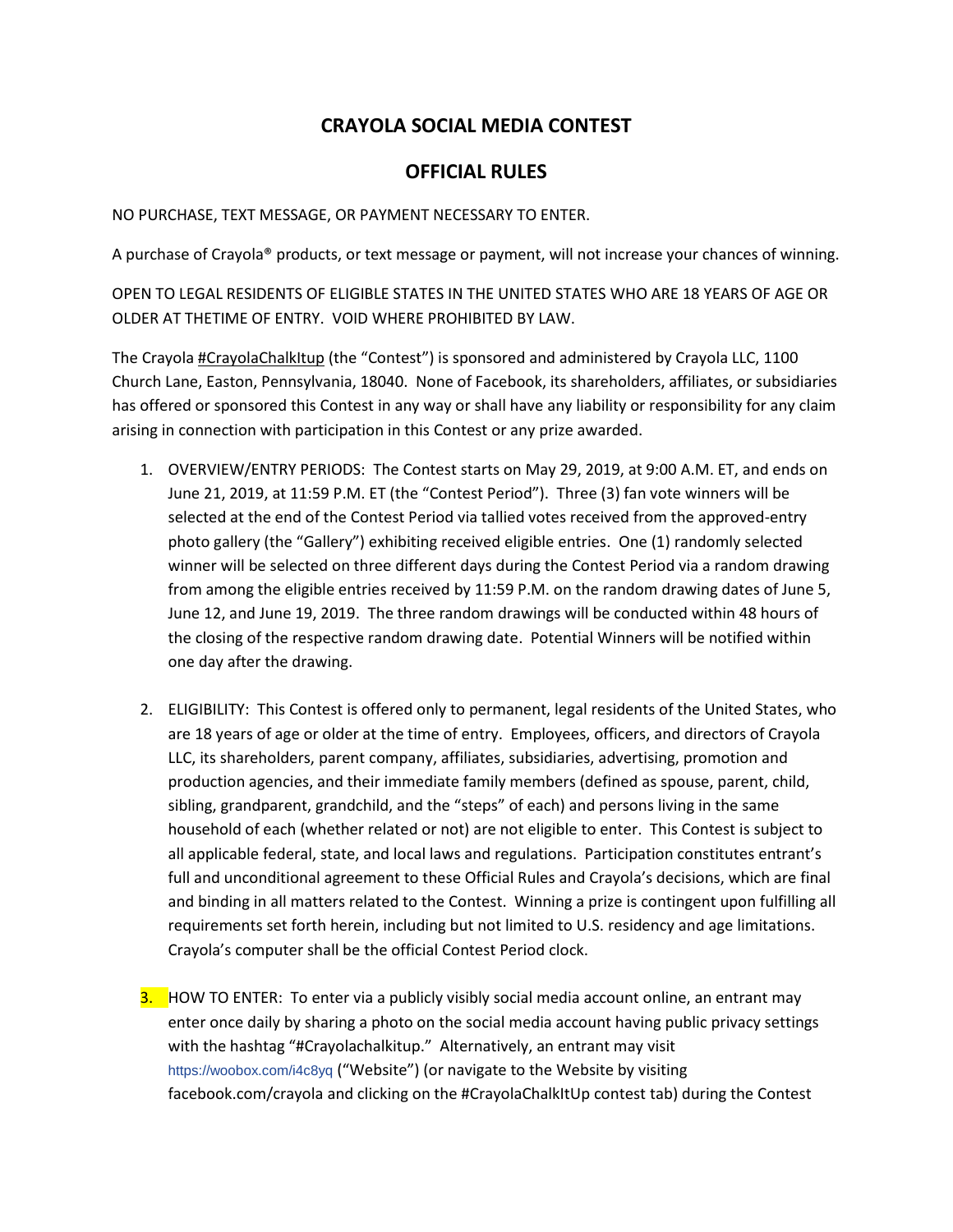Period and enter the Contest by uploading the photo through the Crayola Facebook landing page. Entrants via social media are deemed to have reviewed and satisfied all requirements of these Official Rules that are publicly available online. Entrant must acknowledge review of the Official Rules and satisfy any opt-in obligations at the time of entry via the Crayola Facebook page. An entrant may enter once daily by either sharing a photo on a public-setting account on social media with the hashtag "#Crayolachalkitup," or by sharing the photo by uploading it through the Crayola Facebook page. Crayola will review all submissions provided by online tagging with "#Crayolachalkitup" or by Facebook upload, and upon approval of the submission, the entry will receive one automatic entry into the Gallery, with the appearance of each entry in the Gallery corresponding to the completion of review and approval after the entry was received. Limit of one entry per person per day. Crayola reserves the right to deny entries for any reason, including omitting entries that do not satisfy Crayola brand requirements, and not publishing such entries in the Gallery for voting or prize drawings.

4. DRAWINGS, PRIZES, AND ODDS OF WINNING: Throughout the Contest Period, visitors to the Gallery may "vote" on their favorite picture. The Gallery will include all photos submitted during the Contest Period that have been reviewed and approved by Crayola and are eligible to be presented in the Gallery as part of the Contest. Three fan vote winners will be selected at the end of the Contest Period via tallied votes received from the Gallery. One randomly selected winner will be selected on three different days during the Contest Period via a random drawing from among the eligible entries received by 11:59 P.M. on the random drawing dates of June 5, June 12, and June 19, 2019, for a total of three randomly selected winners. Each of the six total winners will be awarded the following prizes:

| <b>Prize</b>                                                    | Value |
|-----------------------------------------------------------------|-------|
| Crayola Experience Prize Pack valued at \$200 (if winner is not |       |
| near a Crayola Experience location they can choose to receive a |       |
| \$200 Visa Gift Card instead)                                   | \$200 |
| 4 pack of Crayola Experience Annual Passes                      | \$99  |
| Voucher for Wax hands experience                                | \$40  |
| Gift Card to Crayola Experience gift store                      | \$60  |
| Crayola Outdoor Product                                         | \$200 |

The prizes consist of only the items described here. A prize winner may not assign, sell, or otherwise transfer their prize to another person. No cash redemptions will be allowed. No prize substitutions are allowed except at the discretion of Crayola or as provided herein. Prizes may be substituted by Crayola in the event that they become unavailable due to circumstances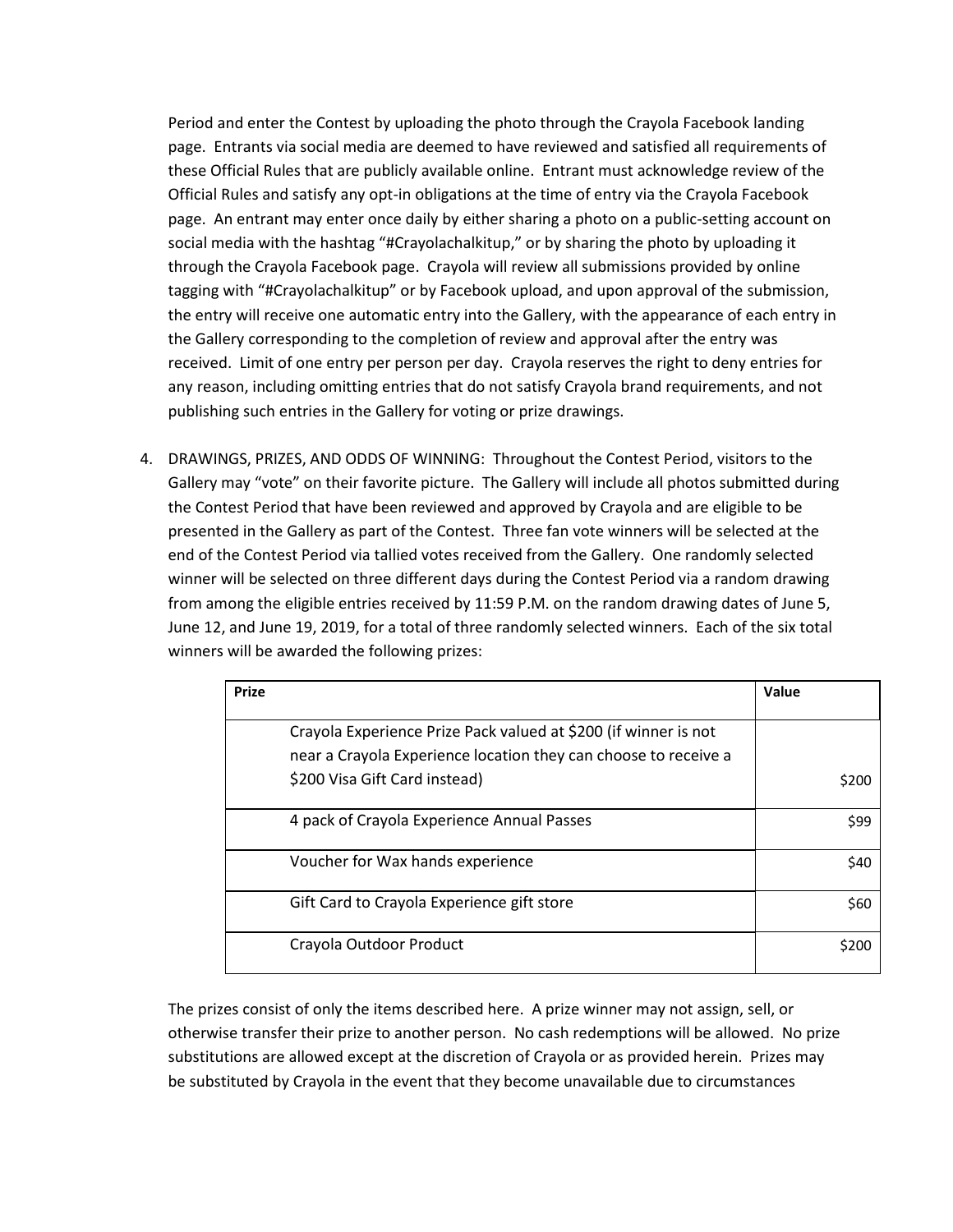beyond the reasonable control of Crayola. The winner will be responsible for all federal, state, and local income taxes resulting from acceptances of their prize.

Odds of winning a prize depends on the number of eligible entries received in the Contest Period.

- 5. HOW TO CLAIM A PRIZE: The prize winner will be notified via email fro[m contest@crayola.com,](mailto:contest@crayola.com) with instructions on how to claim the prize. If a potential prize winner is found to be ineligible or not in compliance with these Official Rules, declines to accept their prize, or if Crayola is unable to contact a potential prize winner within three (3) business days of the date of the applicable drawing, or in the event that a prize notification is returned as undeliverable, the corresponding prize will be forfeited and, in Crayola's sole discretion, the prize may be awarded to an alternate winner from the votes collected in the Gallery or in a random drawing from among the remaining entries in the applicable drawing pool. The prize winner may be required to furnish proof of identification. Before being declared a prize winner, the potential winner will be required to execute and return an Affidavit of Eligibility and Liability Release within ten (10) business days from the date of contact from Crayola or its representative, or the prize may, in Crayola's sole discretion, be forfeited, and in Crayola's sole discretion, awarded to an alternate winner from the votes collected in the Gallery or in a random drawing from among the remaining entries in the applicable drawing pool.
- 6. LIMITATION OF LIABILITY: Crayola is not responsible for: (i) electronic transmission or entries that are lost, late, stolen, incomplete, illegible, damaged, garbled, destroyed, misdirected, or not received by Crayola for any reason; (ii) any problems or technical malfunctions, errors, omissions, interruptions, deletions, defects, delays in operation or transmission, communication failures or human error that may occur in the transmission, receipt or processing of entries, or for deletion, theft, or destruction of, unauthorized access to, or alteration of, entries; (iii) failed or unavailable hardware, network, or software; (iv) causes beyond Crayola's reasonable control that jeopardize the administration, security, fairness, integrity, or proper conduct of this Contest; (v) incorrect or inaccurate entry information whether caused by entrants or by any of the equipment or programming associated with or utilized in the Contest; (vi) any typographical or other error in any printing or advertising relating to the Contest, in the administration or execution of the Contest, or in the announcement of the prize winners; or (vii) cheating or fraud by any entrant. All incomplete or non-conforming entries will be disqualified.

If for any reason the Contest cannot be executed as planned, including but not limited to any printing, administrative, human, or other error of any kind, transmission failure, infection by computer virus, bugs, tampering, unauthorized intervention, fraud, technical failures, or any other causes beyond the control of Crayola that corrupt or affect the security, administration, fairness, integrity, or proper conduct of the Contest, or if the Contest is compromised or becomes corrupted in any way, electronically or otherwise, Crayola reserves the right, in its sole discretion, to cancel, terminate, modify, or suspend the Contest without notice. If the Contest is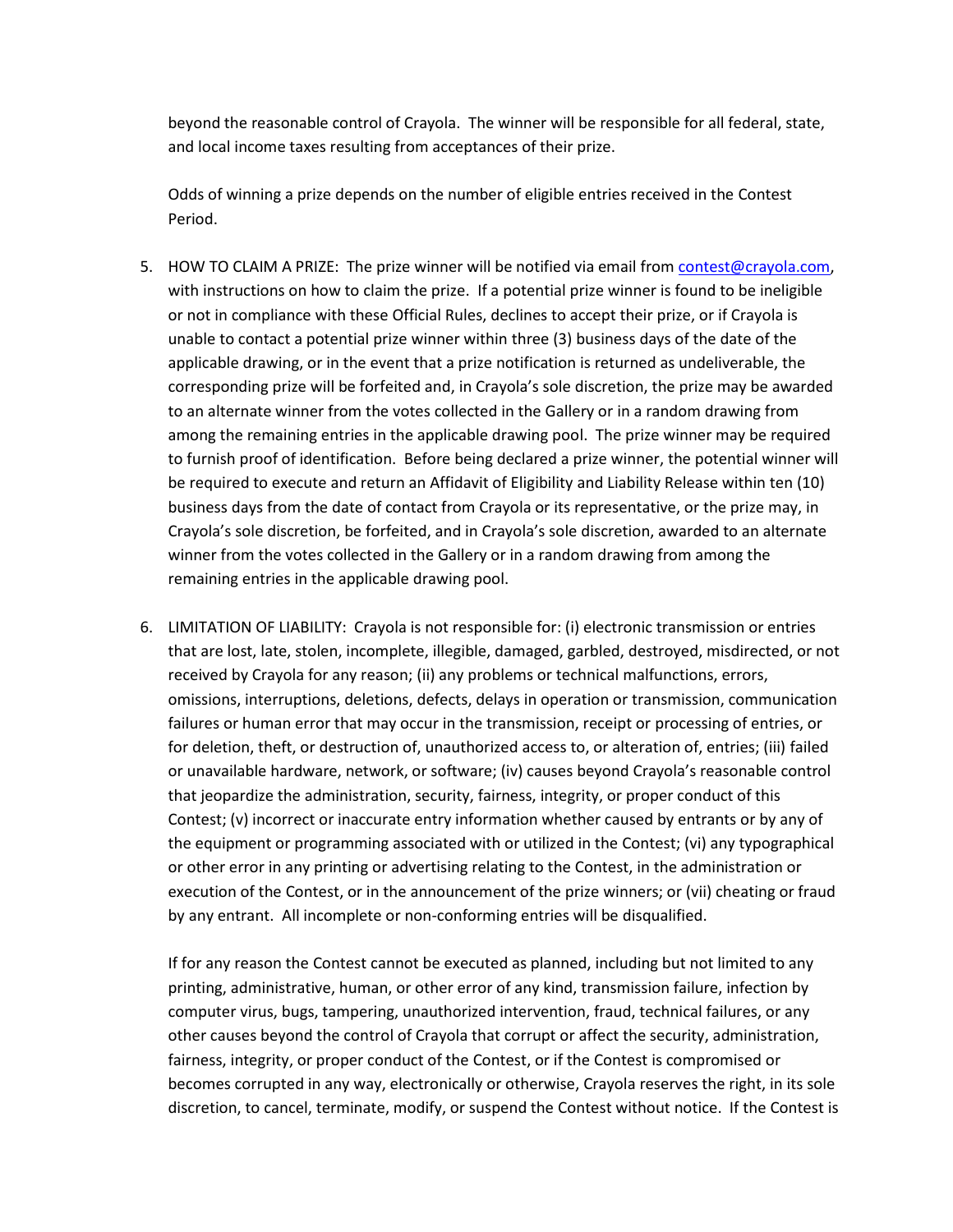terminated prior to the end date of the Contest Period, the prize for the Contest Period will be awarded in a random drawing from among all eligible, non-suspect entries received in the Contest Period prior to the date/time of termination. Thereafter, no further drawings will be conducted and no further prizes will be awarded. Crayola reserves the right, in its sole discretion, to disqualify any individual who tampers with or attempts to tamper with the entry process or the operation of the Contest, or who acts in violation of these Official Rules or in a disruptive manner. Crayola's failure to enforce any term of these Official Rules shall not constitute a waiver of that term.

CAUTION: ANY ATTEMPT TO DELIBERATELY DAMAGE ANY WEBSITE OR UNDERMINE THE LEGITIMATE OPERATION OF THE CONTEST MAY BE A VIOLATION OF CRIMINAL AND/OR CIVIL LAWS AND SHOULD SUCH AN ATTEMPT BE MADE, CRAYOLA RESERVES THE RIGHT TO DISQUALIFY AND SEEK DAMAGES OR OTHER REMEDIES FROM ANY PERSON RESPONSIBLE FOR SUCH ATTEMPT TO THE FULLEST EXTENT PERMITTED BY LAW.

By entering, each entrant agrees to indemnify, release, defend, and hold harmless Crayola, Facebook, and their respective shareholders, parent companies, affiliates, subsidiaries, and the officers, directors, and employees of each of the forgoing (collectively, the "Released Parties") from and against any and all liability for loss, harm, damage, injury, cost, or expense whatsoever arising from or in connection with participation in the Contest or the acceptance, possession, and/or use/misuse of a prize (if awarded to them). By accepting a prize, the winner acknowledges that Crayola has neither made, nor is in any manner responsible or liable for, any warranty, representation, or guarantee, express or implied, in fact or in law, relative to the prize or any portion thereof.

7. DISPUTES/VENUE/GOVERNING LAW: By participating, entrants agree that (a) any and all disputes, claim, and causes of action arising out of or in connection with this Contest or any prize shall be resolved individually, without resort to any form of class action, and exclusively by the appropriate federal, state, or local court, (b) any and all claims, judgments, and awards shall be limited to the actual out-of-pocket costs incurred, including but not limited to costs associated with entering this Contest, but in no event attorneys' fees, and (c) to the extent allowed by applicable law, under no circumstances will entrant be permitted to obtain awards for, and entrant hereby waives all rights to claim, punitive, incidental, and/or consequential damages and/or any other damages, other than out-of-pocket expenses, and any and all rights to have damages multiplied or otherwise increased. SOME JURISDICTIONS DO NOT ALLOW THE LIMITATIONS OR EXCLUSIONS OF LIABILTIY FOR INCIDENTAL OR CONSEQUENTIAL DAMANGES, SO THE ABOVE MAY NOT APPLY TO YOU.

All issues and questions concerning the construction, validity, interpretation, and enforceability of these Official Rules, entrants' rights and obligations, or the rights and obligations of Crayola in connection with the Contest, shall be governed by, and constructed in accordance with, the laws of the State of New York, without giving effect to any choice of law or conflict of law rules